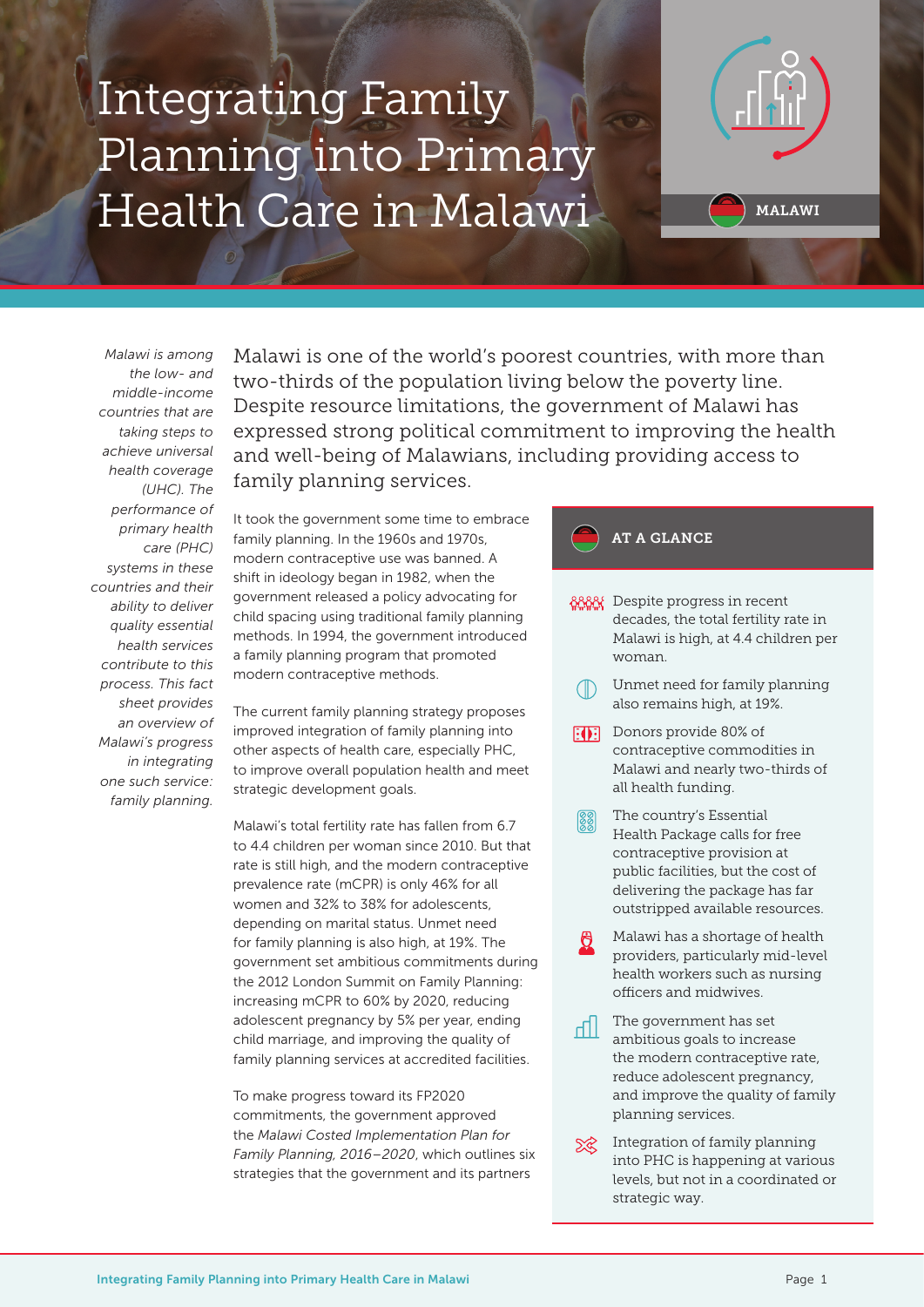will undertake. One notable priority is to "promote multisectoral coordination at the national and district levels, and integrate FP policy, information, and services across sectors." However, Malawi still lacks a unified vision for integration.

## How Family Planning Fits into the Health Care System

The Ministry of Health oversees the family planning program, but Malawi's overall health system is decentralized down to the district level. The ministry provides technical support for district health offices, which are responsible for health service provision and district-level policies. While the government is ultimately responsible for the family planning program, international donors such as the United Nations Population Fund and the United States Agency for International Development have significant influence over its direction because of the commodities and funds they contribute for service delivery.

Despite the structural complexities, the Ministry of Health has been pushing forward on many important integration objectives, including setting standards and revising guidelines for reproductive health care and approving strategies for youth-friendly health services and essential health benefits.

## Health Financing and Contraceptive Choice

Malawi lacks sufficient financial resources for health spending and depends heavily on donor funding. That affects the Ministry of Health's decision-making about integration priorities. From 2012 to 2015, 61.6% of health funding came from donors, 25.5% from the government, and 12.9% from out-of-pocket costs paid by clients. Donors currently provide 80% of contraceptive commodities, which are imported into Malawi. Due to the predominance of external funding, the government must consider donor priorities in its decision-making.

Donor funds also come with restrictions on how they can be used, which can conflict with government priorities and opportunities for integration. For example, donors may earmark money for vehicles and require that they be used only for family planning programs and not for any other high-priority health area.

One major government initiative to improve overall population health is the Essential Health Package (EHP). The EHP was established in 2004 as a standard set of health services that would be offered for free through public facilities and in some facilities run by nongovernmental organizations (NGOs). Unfortunately, the EHP has been fraught with challenges. Most modern family planning methods (female sterilization, IUDs, implants, injectables, oral contraceptive pills, and male condoms) and postabortion care are included in the package, but the cost of delivering the full package has far outstripped available resources. In addition, financial resources are not "explicitly allocated" to public health facilities, which means the government has been unable to fund them to provide services free of charge to clients.

Few providers and clients are familiar with the EHP, which further limits use of the package. Supervision is also lacking to ensure that providers do not charge clients for services that are covered under the package. The latest strategic plan for the health sector unveiled a revised EHP that emphasizes less costly preventive health care over more expensive curative services to make the EHP more financially sustainable.

Commodity availability is critically important for family planning programs because clients cannot have true informed choice if some methods are unavailable. Because external donors fund most of the contraceptive supply in Malawi, the system for ordering and delivering is different than for other drugs, and sources of family planning commodities can vary. Forecasting is based on provisional data submitted by public and NGO facilities, which receive donor-funded commodities.

Private-sector facilities, which provide 6% of family planning services in Malawi, are more likely than public facilities to provide short-acting methods, such as injectables, pills, and condoms. Their data are not included in national forecasting. For-profit facilities often procure commodities from the commercial market, at much higher cost. This limits choice in private-sector facilities and interferes with accurate forecasting of overall contraceptive commodity needs for the country.

The following figure shows where Malawian women obtain modern contraceptive methods.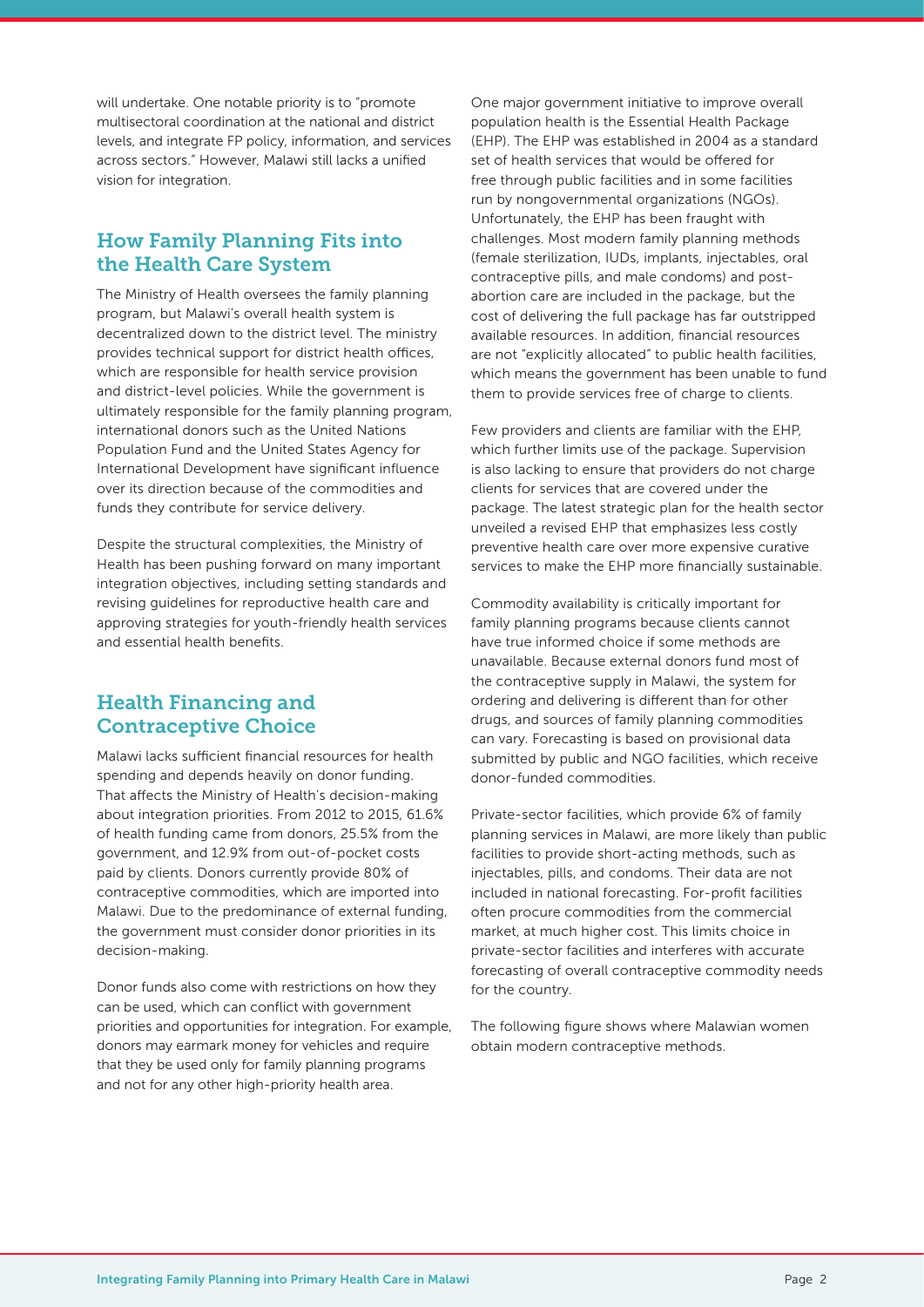

## Current Level of Integration

The following figure illustrates the degree to which family planning is already integrated into PHC in various service delivery settings in Malawi. In some settings, the PHC provider offers a full suite of

family planning services. The least integrated model uses community-based providers to deliver PHC and short-acting family planning methods.